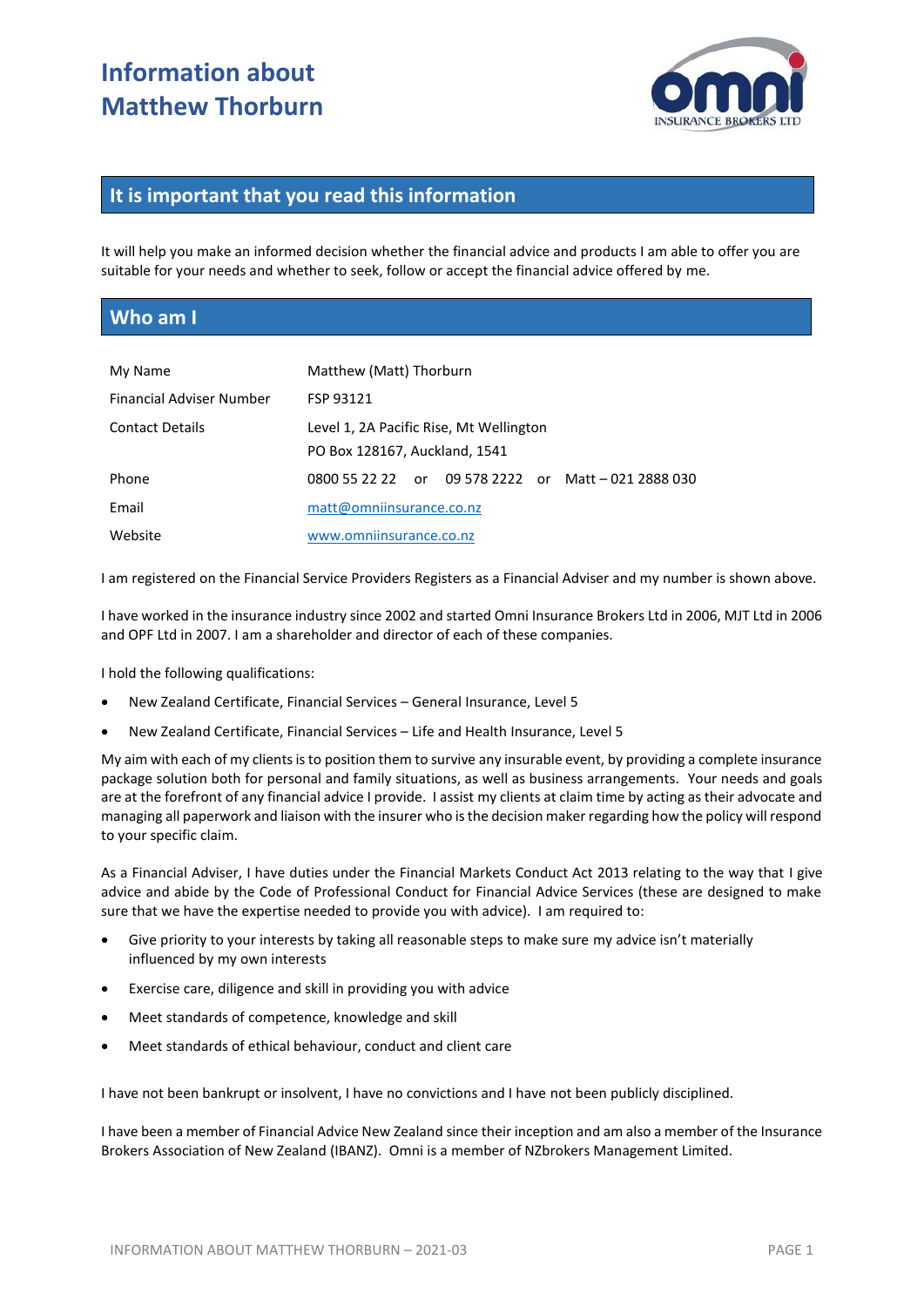# **Information about Matthew Thorburn**



#### **What financial advice I can provide to you**

I specialise in building tailored insurance packages for business, domestic and life risk insurance solutions. These packages are designed to protect everyone and everything that's important to you. I am a financial adviser under two Financial Advice Providers and these are explained below

When providing advice about **Life Risk Insurance Products**, I am doing so through MJT Limited (MJT). MJT holds a Financial Advice Providers (FAP) transitional licence issued by the Financial Markets Authority to provide financial advice. MJT's financial service provider number is FSP 36603. I have separately provided you with a copy MJT Limited's Disclosure Statement.

**Under MJT's licence**, I am restricted to only providing financial advice on the following products:

- Personal Life Risk Insurance including, but not limited to, life, trauma, disability and medical insurance; and
- Business Life Risk Insurance including, but not limited to, key person risk, life, trauma, disability and group medical insurance

When providing advice about **General Insurance Products**, I am doing so through Omni Insurance Brokers Limited (Omni). Omni holds a Financial Advice Providers (FAP) transitional licence issued by the Financial Markets Authority to provide financial advice. Omni's financial service provider number is FSP 36601. I have separately provided you with a copy Omni Insurance Brokers Limited's Disclosure Statement.

**Under Omni's licence**, I am restricted to only providing financial advice on the following products:

- Personal General Insurance including, but not limited to, home, contents, vehicles, motor cycle and boats; and
- Business General Insurance including, but not limited to, commercial property, business assets, business interruption, commercial motor and a wide range of other business liability insurance products.

I **do not** provide advice on Mortgage Broking, KiwiSaver or any other Investment Products.

The insurance product providers we use are insurance businesses in New Zealand that are licensed by the Reserve Bank under section 19 of The Insurance (Prudential Supervisor) Act 2010. The insurers must have a financial strength rating from an approved rating agency.

We decided to only engage with insurance product providers that have financial strength ratings with a minimum of B+ and above. You will be provided with the current rating for the insurer that your policy has been purchased from.

I am able to offer you the ability to pay your general insurance on an agreed instalment basis through our premium funding company **OPF Limited**. OPF Limited's financial service provider number is FSP 36622. OPF Limited is regulated by the Department of Internal Affairs and is not a licensed FAP.